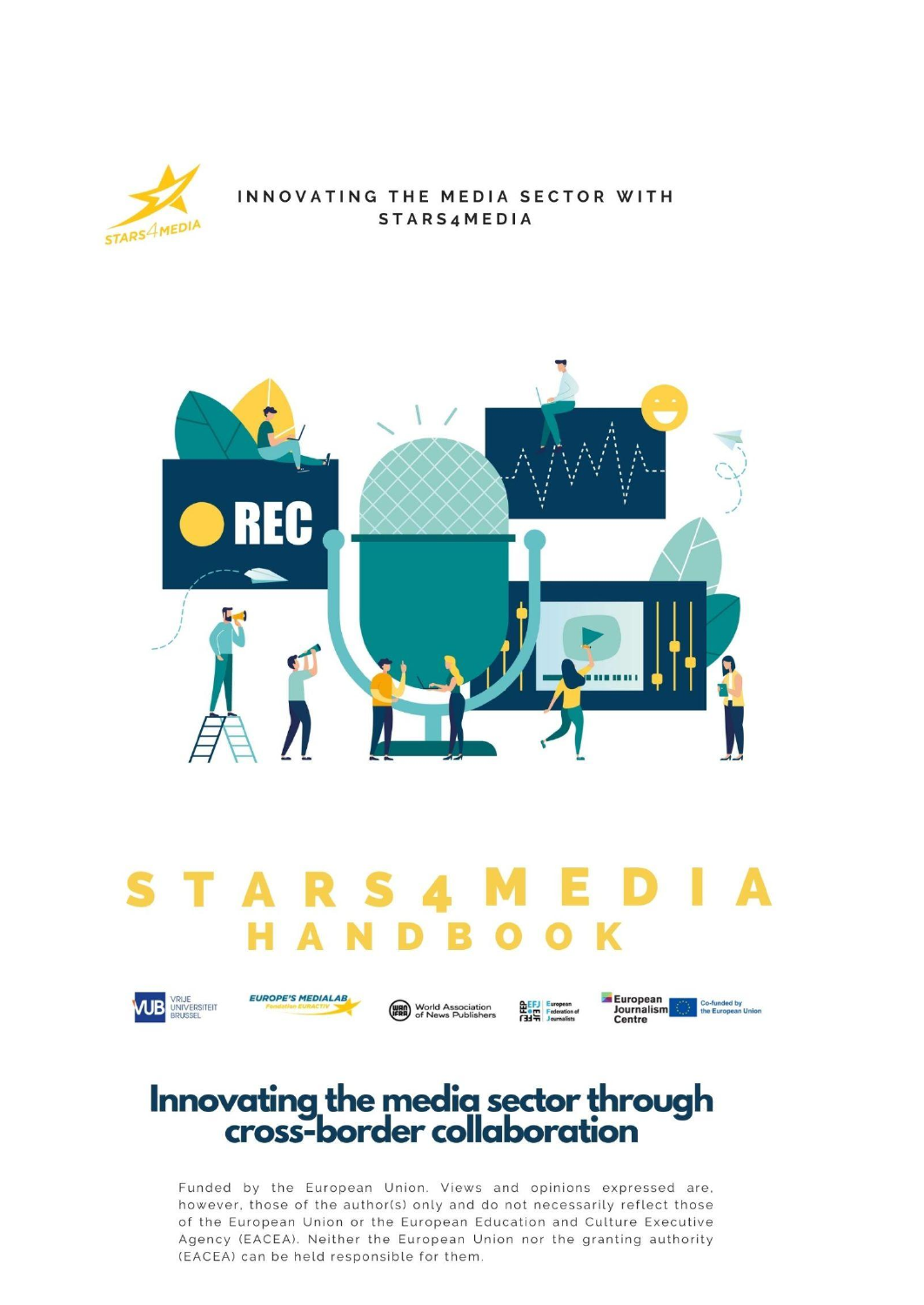# **TABLE OF CONTENTS**

| The context behind Stars4Media                                    | $\boldsymbol{2}$ |
|-------------------------------------------------------------------|------------------|
| <b>Stars4Media NEWS</b>                                           | 3                |
| Who is who?                                                       | 5                |
| What is expected of you?                                          | 5                |
| <b>Before the application</b>                                     | 6                |
| STEP 1: Self-assessment                                           | 6                |
| STEP 2: Application phase                                         | 6                |
| STEP 3: Pitching and Evaluation                                   | 10               |
| STEP 4: Selection criteria and announcement of results            | 10               |
| After the application                                             | 10               |
| If your proposal did not pass the selection                       | 11               |
| If your proposal passed the selection                             | 11               |
| <b>STEP 5: EXPLORE</b>                                            | 11               |
| STEP 6: Second selection                                          | 11               |
| STEP 7: BOOST                                                     | 12               |
| How to face challenges related to cooperation during the project? | 13               |
| <b>Useful Links</b>                                               | 15               |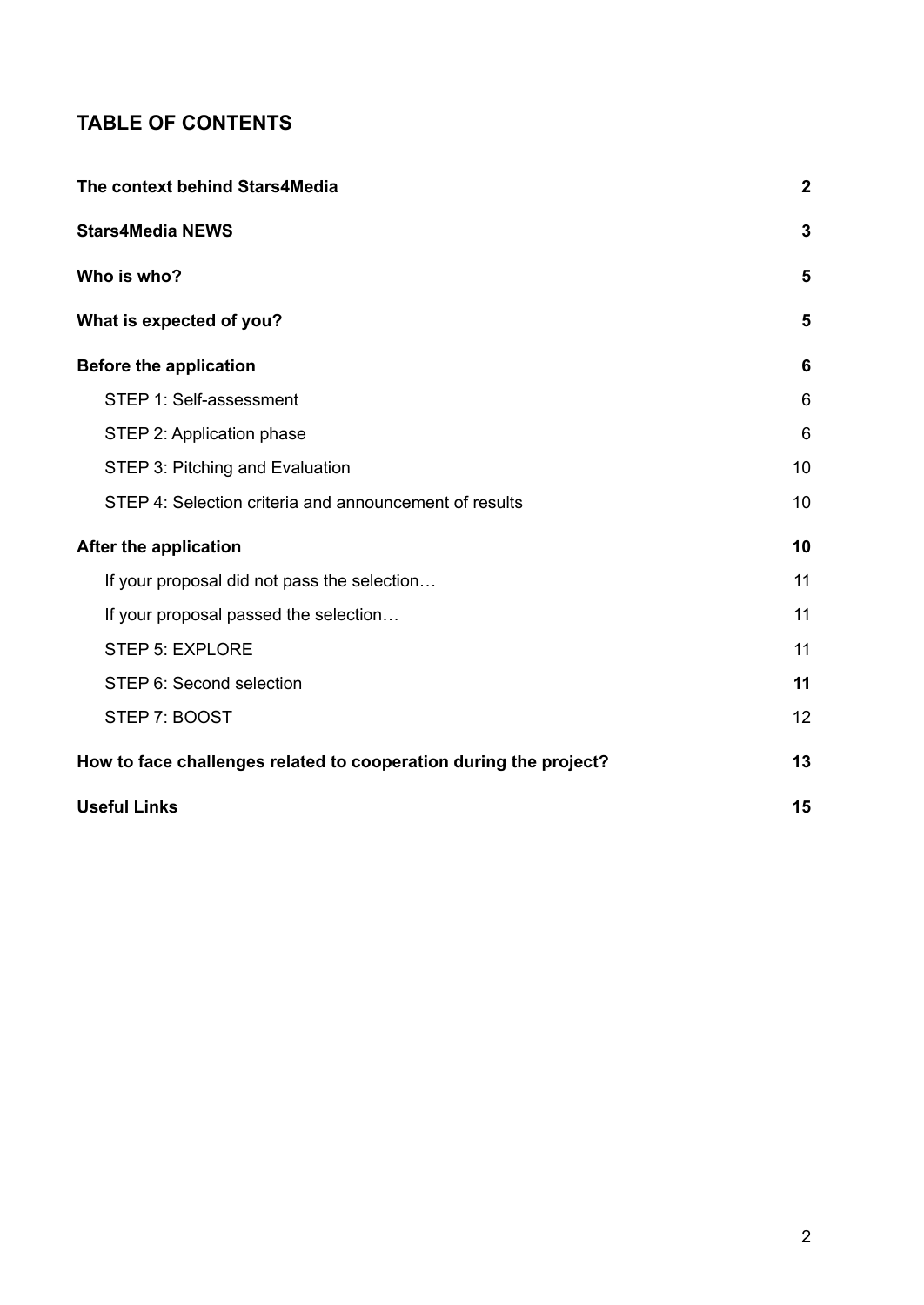## <span id="page-2-0"></span>**The context behind Stars4Media**

European news media today face an unprecedented crisis. Since digital platforms have entered the media field as new gatekeepers, traditional news media have struggled to re-position themselves in a digital-first media landscape. Financial resources and trust have both kept declining ever since, with worrying trends at play.

The European Commission has addressed directly the crisis of the news media by starting to channel resources toward media innovation. Among other actions, the Stars4Media Pilot Project was launched in 2019, responding to a proposal voted by the European [Parliament](https://ec.europa.eu/info/sites/info/files/about_the_european_commission/eu_budget/draft-budget-2019-pilot-projects-preparatory-actions-com-2018-600_2018_en.pdf) in 2018.

**Stars4Media** started as a pilot programme to facilitate cooperation between media professionals ("rising stars") with the goal of accelerating media innovation and cross-border coverage in Europe**.** It aims at enhancing media innovation in different EU countries around specific cross-border initiatives, testing ideas and technologies and introducing new business models.

Stars4Media NEWS, building on the experience and results of previous editions of the programme (Stars4Media Pilot and Stars4Media Second Edition), is now providing media companies with useful tools to adapt to a dynamic environment and engage in business and newsroom transformation. The Stars4Media NEWS programme foresees cascading funding, in-depth coaching, and peer-to-peer knowledge transfer.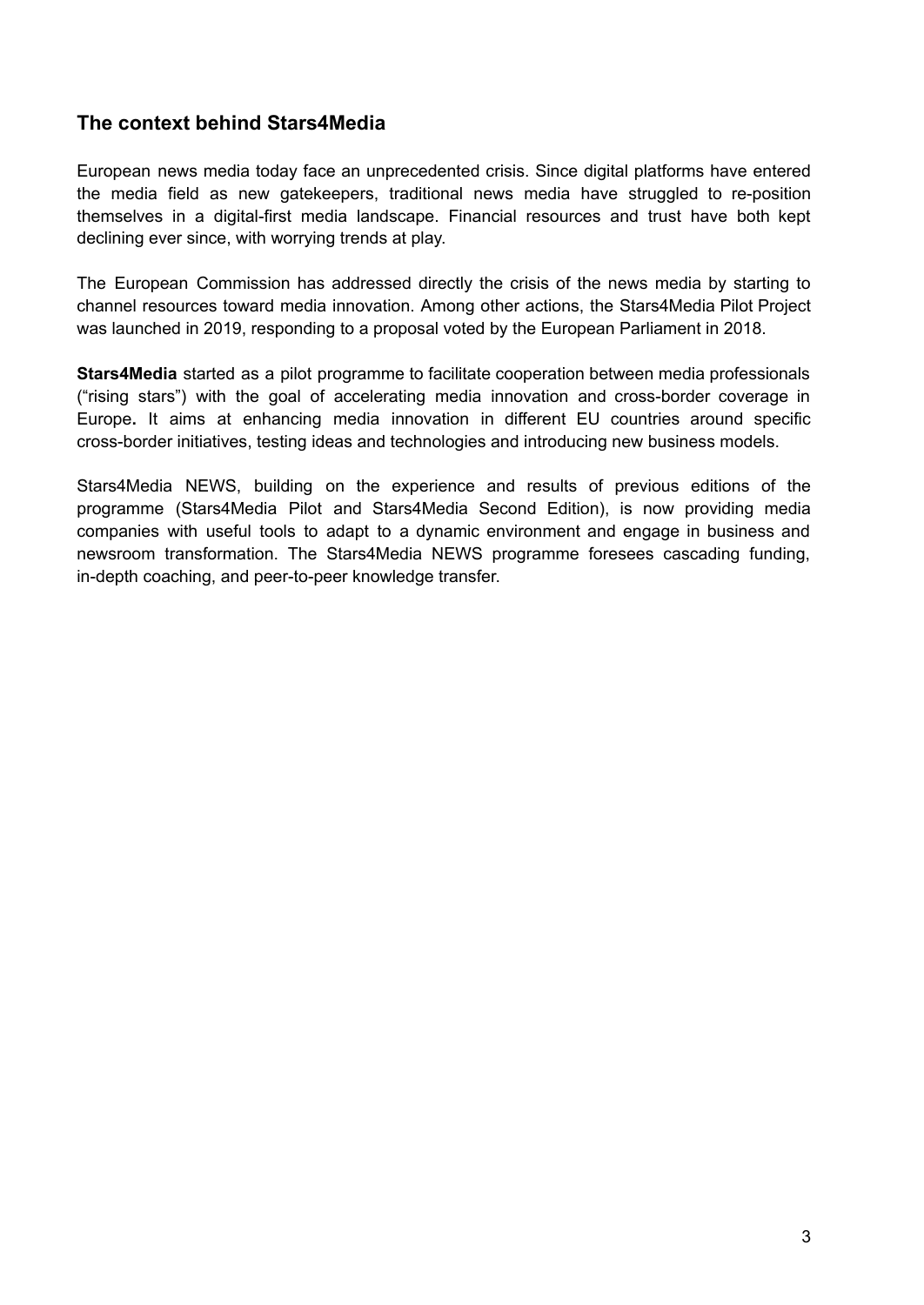## <span id="page-3-0"></span>**Stars4Media NEWS**

#### *What is it?*

Stars4Media NEWS proposes a pan-European, two-phase, funding programme that supports European news media organisations. The programme is co-financed by the European Union (EU), through the Creative Europe scheme, and implemented by a consortium of four partners: Vrije Universiteit Brussel (VUB), the project coordinator, Europe's MediaLab (Fondation EURACTIV), the World Association of News Publishers (WAN-IFRA) and the European Journalism Center (EJC).

#### *How does it differ from Stars4Media Pilot and Second Edition?*

Building on the experience and results of its previous editions (Stars4Media Pilot and Stars4Media Second Edition), Stars4Media NEWS foresees cascading funding, in-depth coaching, and peer-to-peer knowledge transfer.

Specifically, the Stars4Media NEWS programme provides financial support and in-depth coaching to collaborative projects under two tracks:

- Track 1: Collaborative business transformation projects

Track 1 will gather projects whose scope is the partial or total transformation of the company, with an impact on one or several departments and/or workflows.

- Track 2: Collaborative newsroom transformation projects

Track 2 will gather projects whose scope is the partial or total transformation of the newsroom, with an impact specifically on the functioning and organisation of the editorial and news content production activities.

Overall, support is foreseen for **14** and later **9 cross-border projects**, in two successive phases:

#### **Phase 1 - EXPLORE is focused on the exploration of media innovation**

- **Duration:** 4 months
- **Number of Projects selected**: 14
- **Grant amount:** in the EXPLORE phase, for a typical project of two partners (media companies based in two different countries): €**24,000** (€12,000 lump sum award for each participating media)

#### **Phase 2 - BOOST is focused on the transformation of the newsroom and/or business**

- **Duration:** 6 months
- **Number of Projects selected**: 9
- **Grant amount:** in the BOOST phase, for a typical project of two partners (media companies based in two different countries): €**64,000** (€32,000 lump sum award for each)

#### **New aspects:**

- Increased financial support per participating company;
- Not only EU member states;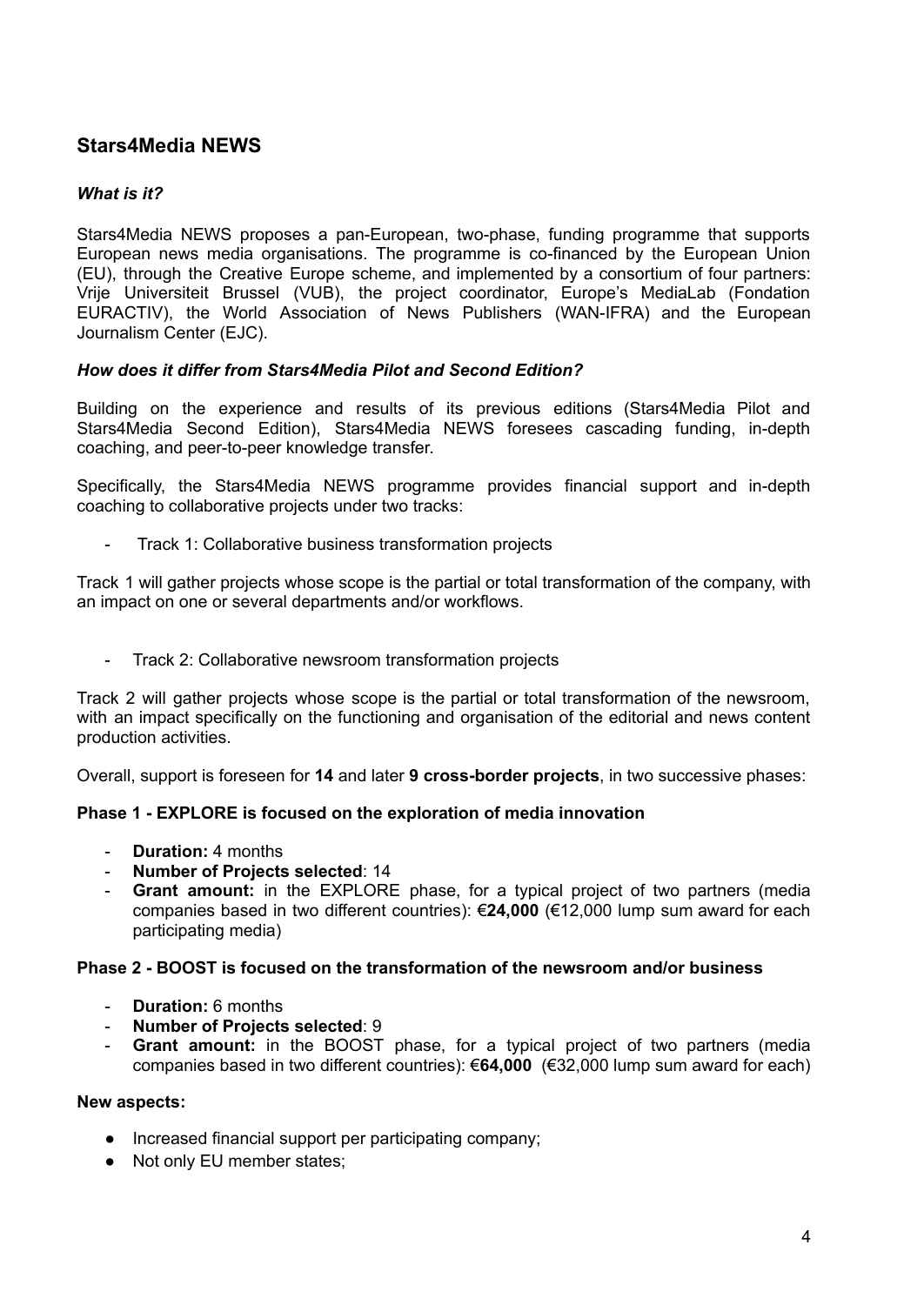- Stronger focus on business transformation (BOOST phase);
- Need-based, tailored coaching and continuous mentoring;
- Creation of a larger, sustainable community;
- Dissemination of best practices;

If…

- You are a medium (50-250 employees) to large (+200 employees) news media company;
- You have a proposal for a collaborative project under one of the two Tracks: 'business transformation' (Track 1) or 'newsroom transformation' (Track 2);
- You are willing to cooperate with a media organisation, based in one of the participating countries<sup>1</sup>;
- You are ready for a sustainable transformation of your business or newsroom;

Then, the Stars4Media NEWS programme is **for YOU!**

## <span id="page-4-0"></span>**Who is who?**

-

Before you delve into this handbook, let's clarify the roles you will interact with during the Stars4Media NEWS journey.

- **Jury:** media experts who will have the responsibility of evaluating all the proposals we receive and deciding on the projects that embark on the Stars4Media journey.
- **Process coaches**: these are representatives of the Stars4Media NEWS partners (VUB, Europe's MediaLab, EJC and WAN-IFRA) who will support you during the first phases of the programme. They will make sure you have an answer to your technical questions about the application process, and, later, if selected, help you understand and implement correctly the process, from the first self-assessment to the EXPLORE and BOOST phases.
- **Transformation coaches:** experts from the media industry who will provide coaching and mentoring to the selected projects. They will work with each project team to help you to reach your objectives and achieve business/newsroom transformation.

Each of these groups is composed of different experts, without any overlap of responsibilities, but in perfect coordination.

<sup>1</sup> Participating countries in the Creative Europe Programme: All EU member states; Iceland; Norway; Liechtenstein; Albania; Bosnia and Herzegovina; Montenegro; North Macedonia; Serbia; Georgia, and Ukraine.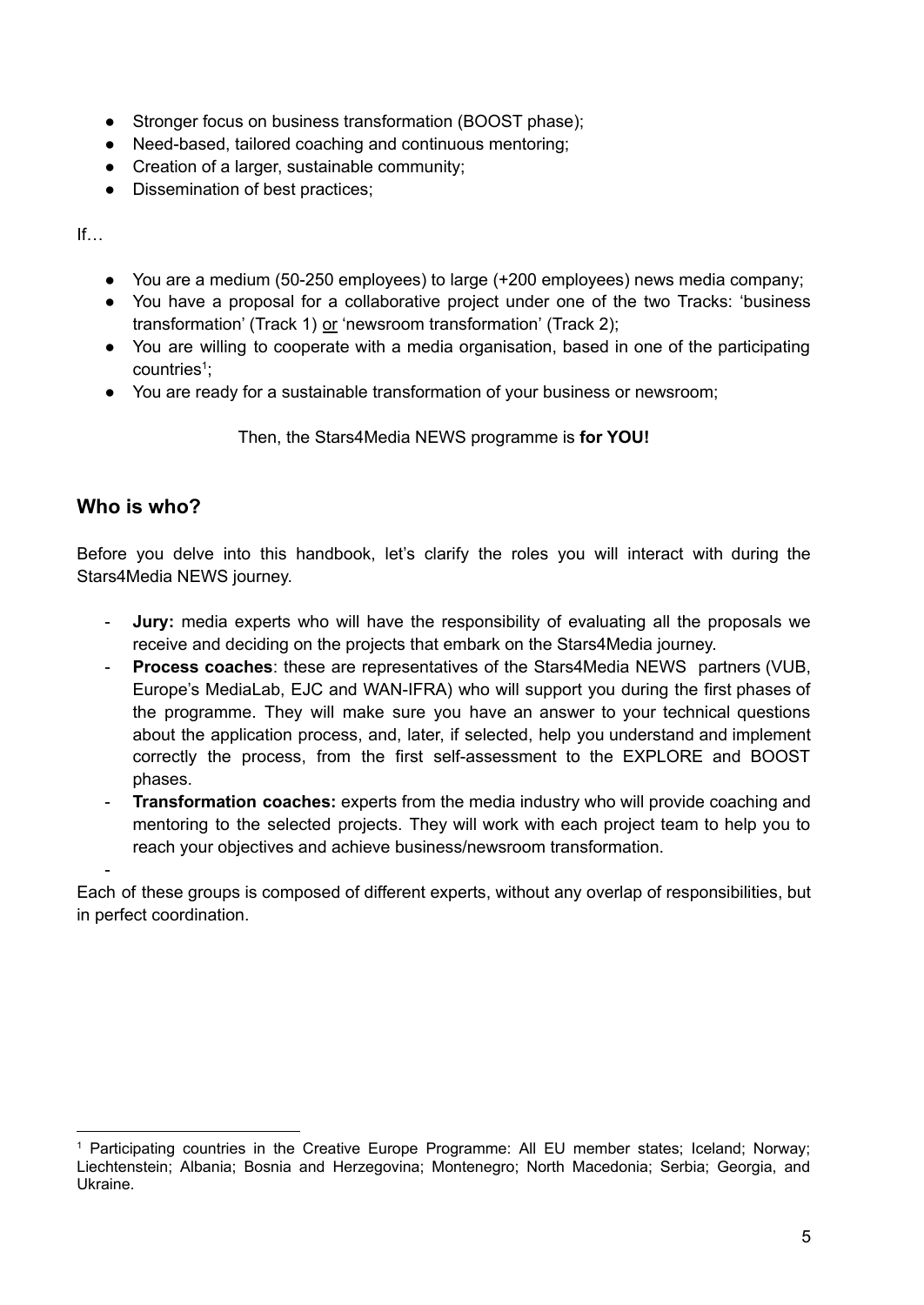## <span id="page-5-0"></span>**What is expected of you?**



## <span id="page-5-1"></span>**Before the application**

## <span id="page-5-2"></span>**STEP 1: Self-assessment**

Before starting the application process, we invite you to take a minute and assess whether your project fits within the scope of the Stars4Media NEWS programme.

You can find [here](https://stars4media.eu/wp-content/uploads/2022/04/Checklist.pdf) the link to the checklist.

Take this opportunity to evaluate if you are ready to commit, not only to the application phase, but to the 10-month-long transformative process your company will be going through.

Remember: not every project gets to BOOST! What makes YOUR idea stand out?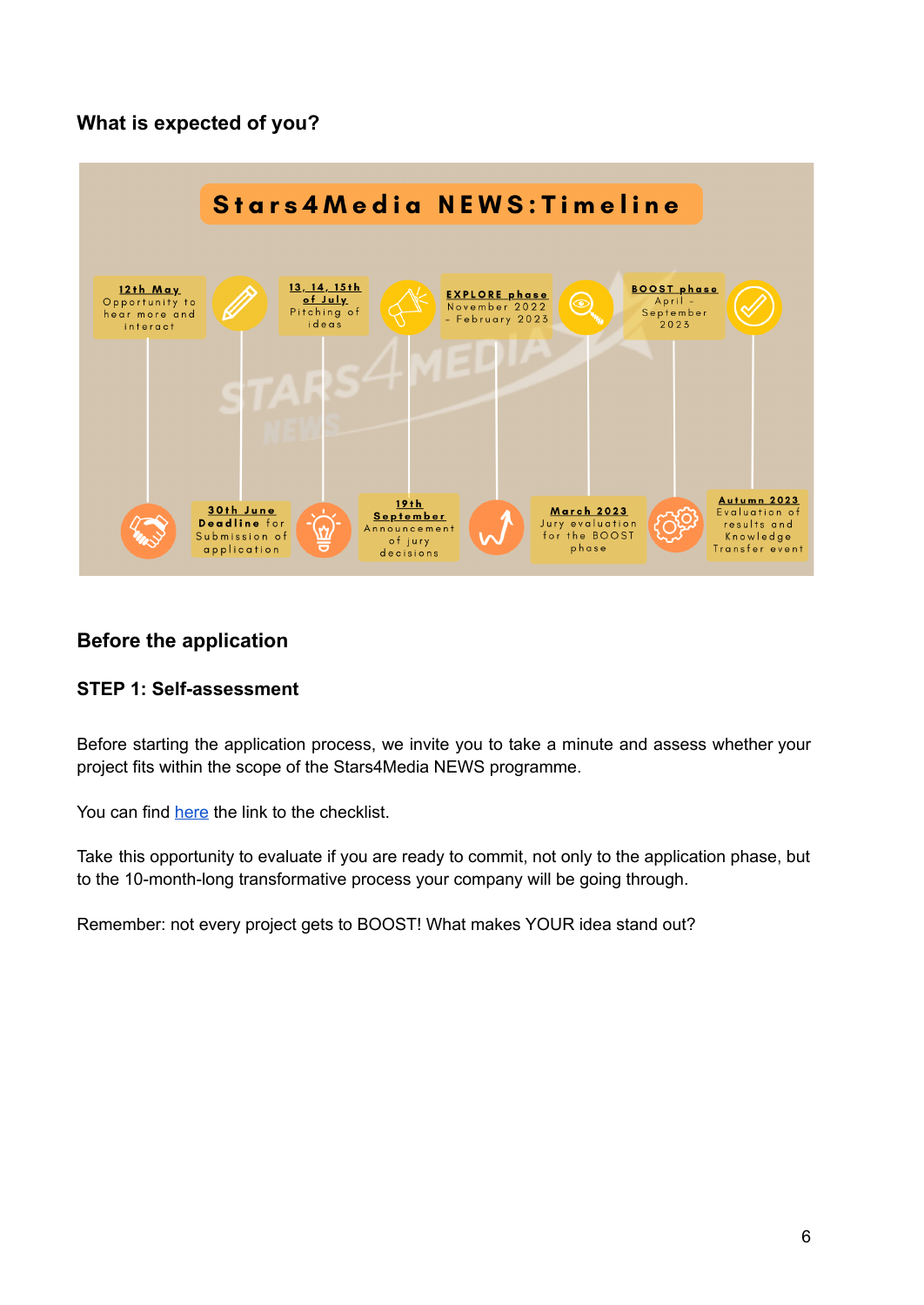# <span id="page-6-0"></span>**STEP 2: Application phase**

Well done! Now that you are ready to commit, it's up to the jury to have a say on your project. Here are some tips for the application.



## **How to read the Call for projects?**

The Call for Projects is published on the [Stars4Media](https://stars4media.eu/call-for-projects/) website at the beginning of the application period.

**1) Priorities**: Stars4Media is a co-funding programme aiming broadly at fostering innovation in media. To respond to the Call for Projects, you should come up with an idea that could generate innovation in the newsroom or business models, through a cross-border cooperation, while enhancing the competencies and skills of the team members involved.

**2) Deadline**: You have time until the **30th of June 2022** to submit your application.

**3**) **Two tracks:** Your collaborative project should fall under one of the two Tracks: **'business transformation'** (Track 1) or **'newsroom transformation'** (Track 2)

**4)** Each project should have the **potential** to participate in and complete the full 'BOOST' phase. However, keep in mind that of all the projects that made it to the EXPLORE phase, only 9 will be selected to continue to BOOST.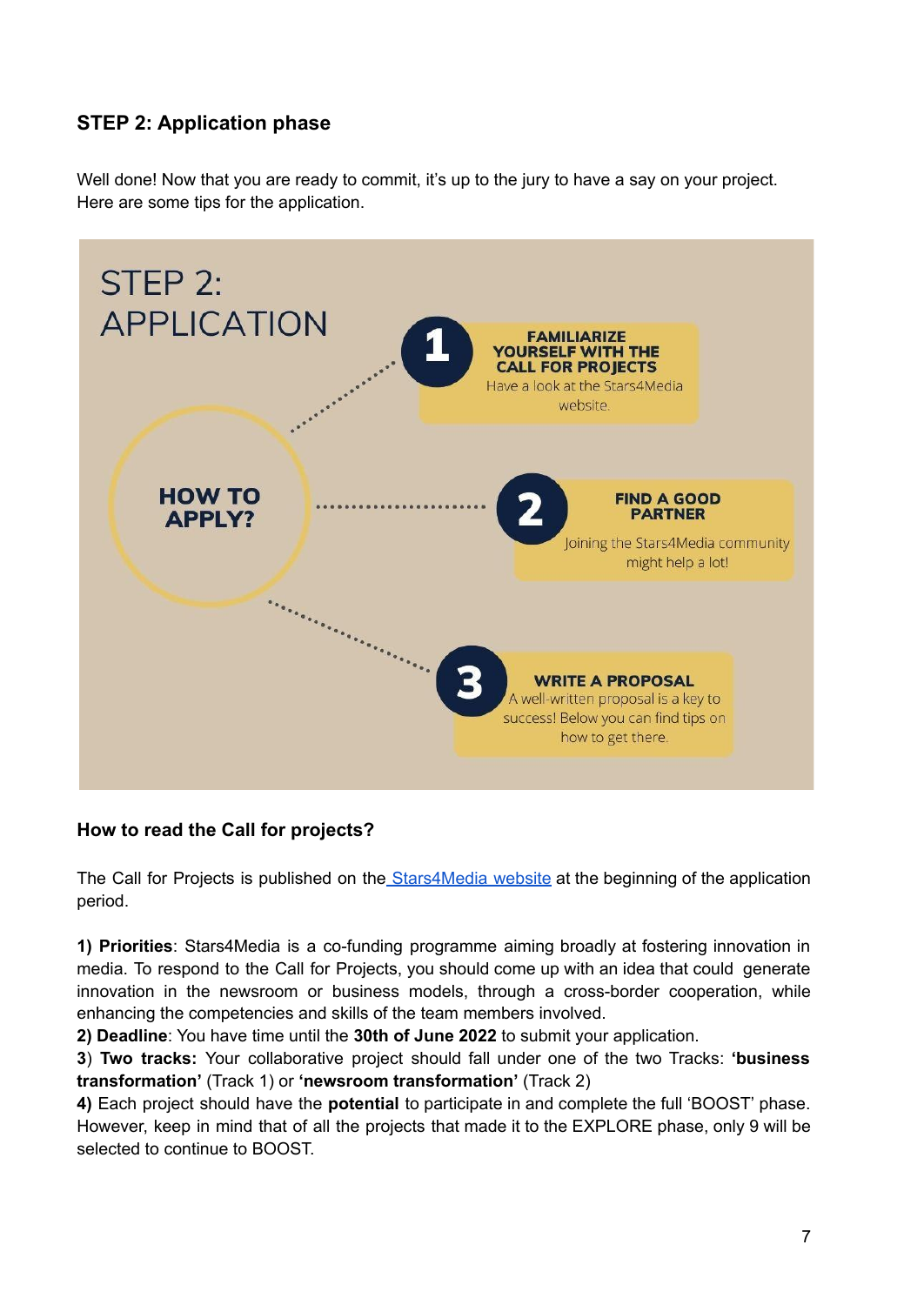**5)** Pay attention to the **[selection](https://stars4media.eu/selection-criteria/) criteria** that our jury will be focusing on when evaluating your project.

## **How to find a partner?**

Stars4Media supports collaboration between teams of media professionals with complementary skills, from a minimum of two different media outlets, based in different EU countries, working together on a joint project.

Ideally, you could work on a new project with a partner that you/your media organisation has already worked with in the past, leveraging existing connections and previous successful experience.

Finding a new partner can be a lengthy process. We encourage reaching out to the media outlets and/or professionals of your interest at an early stage, to touch base with a potential partner.

Additionally, to facilitate the process, we suggest:

- Joining the [Stars4Media](https://www.linkedin.com/groups/13801060/) community, which gathers a pool of professionals interested in the programme.
- Submitting your application individually: if your proposal is promising, the Stars4Media team will try to guide you towards a partner either before or after the jury selection. Do your best to elaborate on the profile/skills/expertise of your ideal partner when filling in the application form. We'll take it from there.

#### **What makes a good partner?**

A good partner will:

- Bring complementarity of skills to the team, provide creative and innovative ideas and relevant track records;
- Prove trustworthiness and commitment to (i) international professional journalistic standards and codes of ethics and (ii) applicable national rules concerning, in particular, impartiality and accuracy;
- Be fully committed to collaborating throughout the duration of the project.

#### **How to write a good proposal?**

The Proposals should be:

- Presented by two media organisations<sup>2</sup>, based in two different participating countries; <sup>3</sup>
- Written in English;
- Represented by **the 'project leader'** of the lead project partner, who will make sure to share any relevant communication from Stars4Media with their team and their partners' team;

<sup>&</sup>lt;sup>2</sup> Exceptionally, projects with three or four partners can be considered, when the role of each partner is relevant and clearly explained.

<sup>&</sup>lt;sup>3</sup> Participating countries in the Creative Europe Programme: All EU member states; Iceland; Norway; Liechtenstein; Albania; Bosnia and Herzegovina; Montenegro; North Macedonia; Serbia; Georgia, and Ukraine.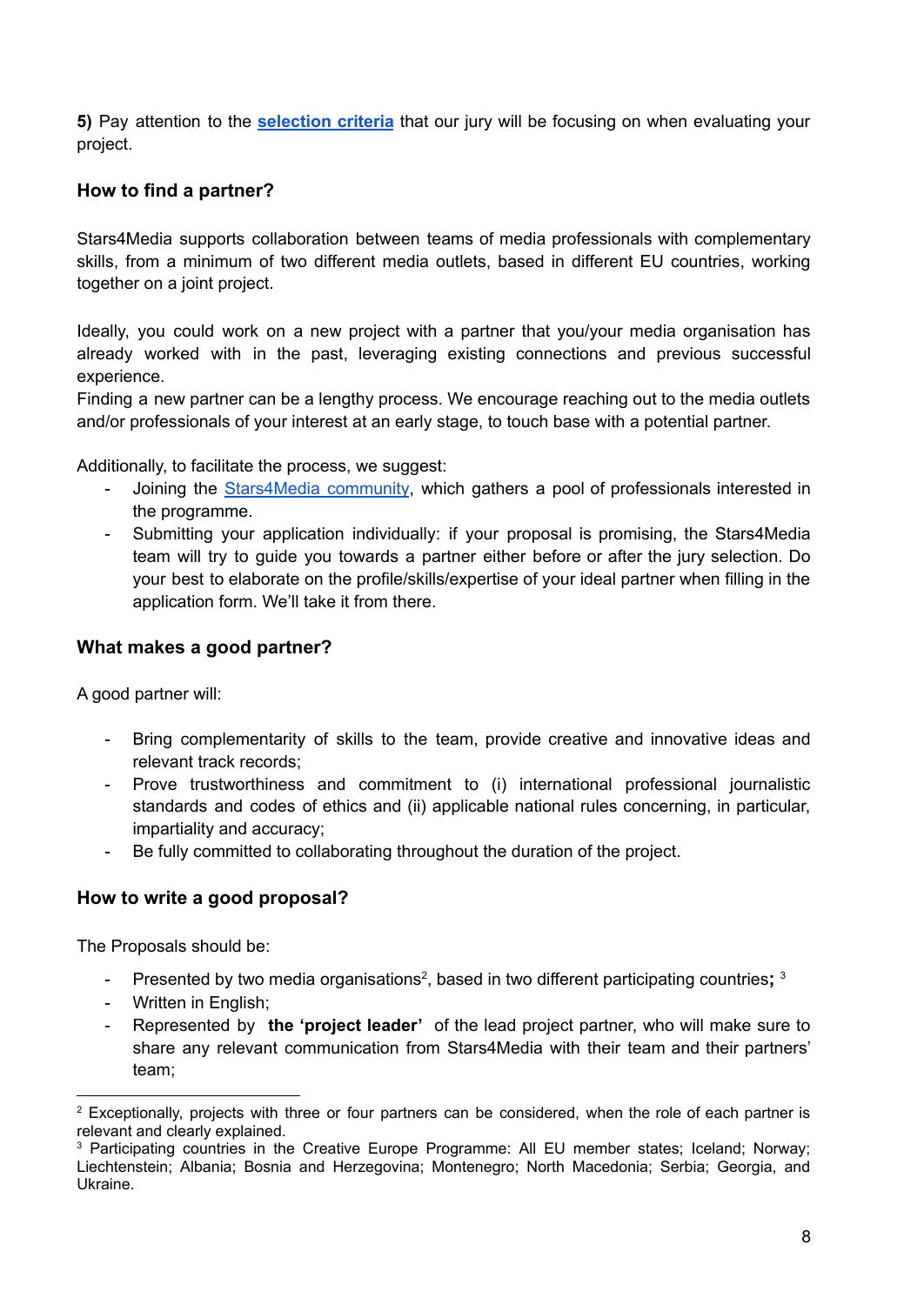- **Ideally, made by 'already paired' project teams**. Alternatively, the applicant should clearly demonstrate in the application a strategy to bring another eligible partner into the project by the start of the EXPLORE phase.



#### **DO's and DON'T's**

**DO** thoroughly describe the transformation process you want to undergo and how you plan on doing it

2.2 What are the specific needs/challenges/issues you want to address/solve with this project and who are you targeting?



**DON'T** propose an idea that doesn't fall under one of the two tracks

2.2 What are the specific needs/challenges/issues you want to address/solve with this project and who are you targeting?  $(300 \text{ words } \text{max})$ 

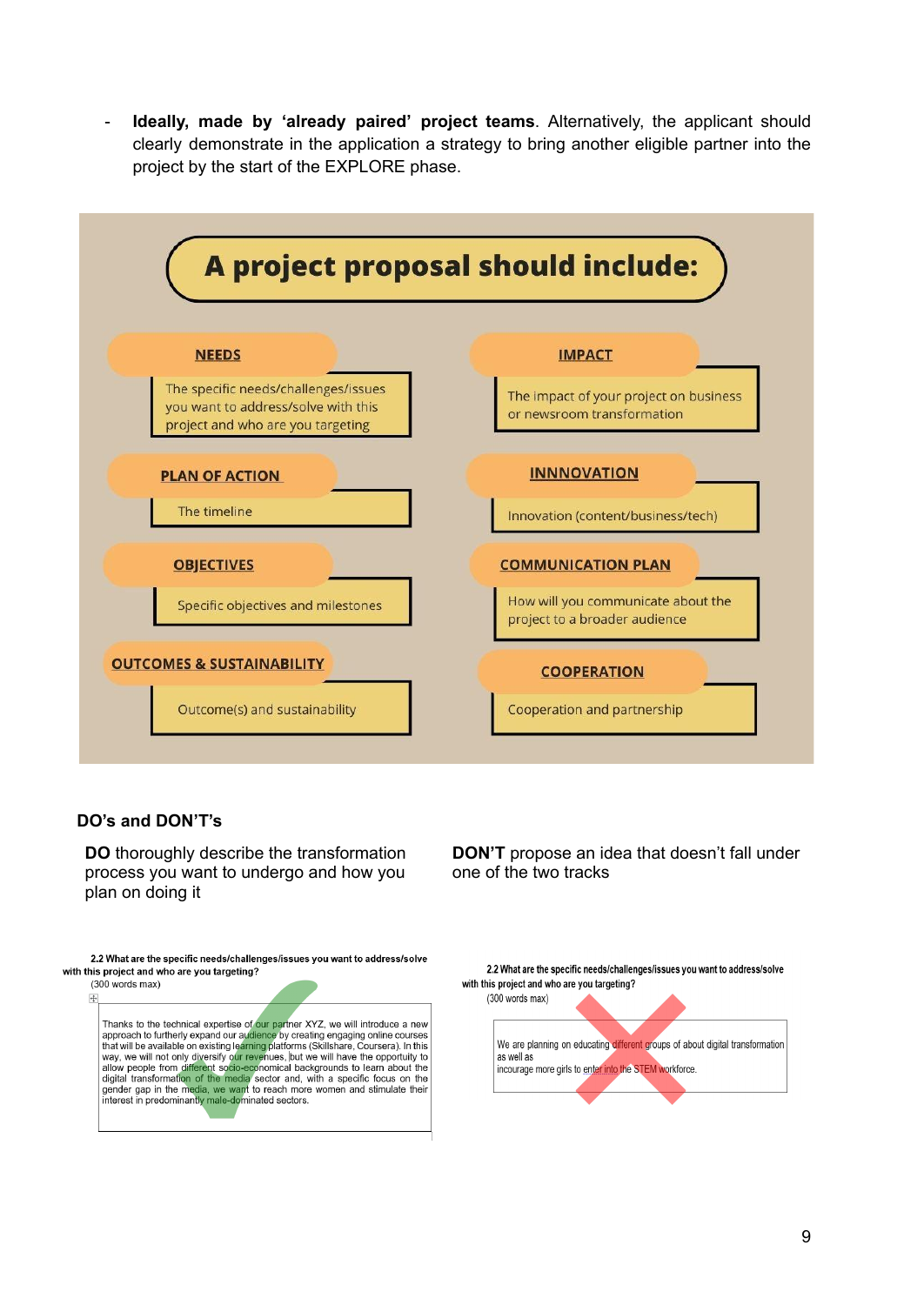#### **DO** explain why and how your project is sustainable on the long term

| 2.4          | What<br>amongst other things. | is | potential<br>the | <i>impact</i><br>٥t | project?<br>vour<br>Think in terms of business sustainability; revenues; innovation in the newsroom; societal impact;                                                                                                                                                                                                                                                                                                                                                                                  |
|--------------|-------------------------------|----|------------------|---------------------|--------------------------------------------------------------------------------------------------------------------------------------------------------------------------------------------------------------------------------------------------------------------------------------------------------------------------------------------------------------------------------------------------------------------------------------------------------------------------------------------------------|
| $\ddot{\pm}$ | (300 words max)               |    |                  |                     | As we will be learning how to create online content for the platform, the skills acquired thanks<br>to the partner and the coaches will allow us to use this format also for other projects. We plan<br>on diversifying our revenues by selling our finished products to third parties and through<br>advertisement revenues. Moreove, we think that the societal impact of our project will be<br>particularly relevant as it will allow people to gain a specific understanding of the media sector. |

**DON'T** propose an idea with no clear potential in mind



## <span id="page-9-0"></span>**STEP 3: Pitching and Evaluation**

Once you submitted your project proposal, you will be invited to present your idea to the jury.

On the **13th, 14th or 15th of July 2022**, you will have the opportunity to pitch your project, in an online session. Each applicant will be allocated a 10-minute slot to present the project, followed by a round of questions from evaluators. Video, audio support and presentations are more than welcome to help the jury envision your idea and, perhaps, choose your project over many others. Being invited to a pitching session does not guarantee your participation in the programme. Rather, it gives the opportunity to convince the judges of the value of your project. While not mandatory, it is strongly encouraged to attend the respective session. Both the submitted project proposal and the pitch will be considered in the jury's evaluation.

#### <span id="page-9-1"></span>**STEP 4: Selection criteria and announcement of results**

Don't worry if you don't hear from us during the whole summer! The jury is evaluating all the proposals we have received and assessing the 14 that most fit with Stars4Media NEWS selection criteria. During the assessment period, the jury might reach out to candidates for clarifications on their proposals.

To enter the **EXPLORE** phase, our jury will pay attention to the following aspects:

1. Size & sustainability of media organisation (including size, readership, and brand credibility for the largest of the partners)

2. Plan of action (including clear and achievable goals, the need, and use for both funding & coaching)

- 3. Partnership potential (quality of cooperation and approach)
- 4. Impact potential (innovation; business models; productivity; resilience etc.)
- 5. Sustainability (the ability of the innovation envisaged to bear its costs over time)
- 6. Diversity: relevant balances and inclusion (languages, gender, countries, multidisciplinarity of professionals involved, and journalism/media products)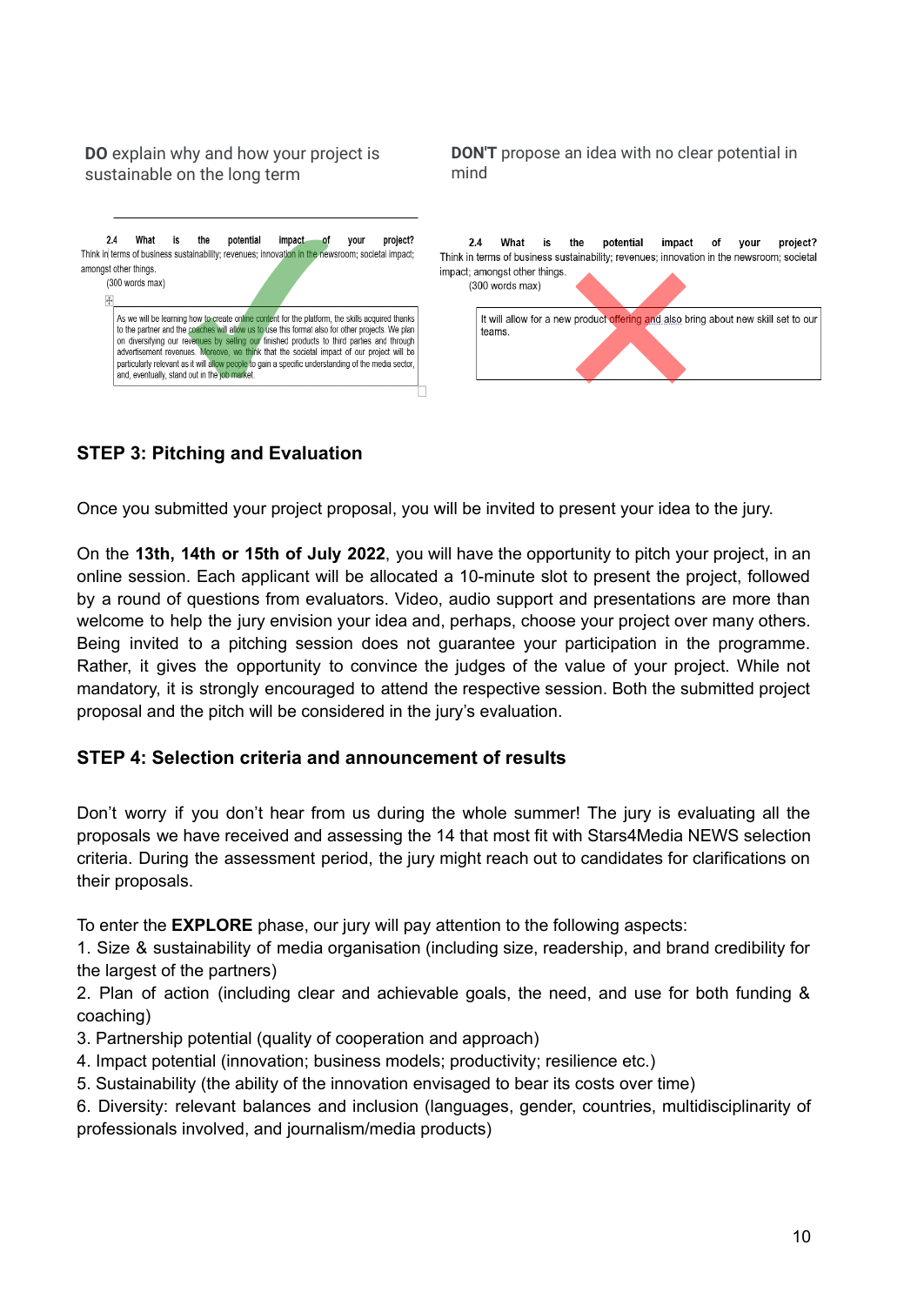<span id="page-10-0"></span>All applicants will be informed about the selection results via email. The winners will be communicated on our [website,](https://stars4media.eu/) LinkedIn [Community,](https://www.linkedin.com/groups/13801060/) [Twitter](https://twitter.com/Stars4Media) and [Instagram](https://www.instagram.com/stars4media_europe/) on **September 19th. After the application**

#### <span id="page-10-1"></span>**If your proposal did not pass the selection…**

Don't take this answer as a step back. Keep working on your idea! You will receive a detailed report with the jury's feedback, to improve your proposal for future funding opportunities.

We strongly encourage you to continue being part of our LinkedIn [Community](https://www.linkedin.com/groups/13801060/) where you can find potential future partners that share your vision and get support from media professionals who are experiencing the same situation.

#### <span id="page-10-2"></span>**If your proposal passed the selection…**

Congratulations! You are one of the 14 projects that passed the first selection process.

Now, it's time to roll up your sleeves and collaborate with your partner(s) to make your idea a reality.

## <span id="page-10-3"></span>**STEP 5: EXPLORE**

The first phase focuses on the exploration of media innovation.

You have 4 months to implement the idea you presented in your proposal, for which you and your partner will receive €**24,000** (€12,000 lump sum award for each participating media).

During these months, you can count on the support of our Process and Transformation Coaches to develop your project.

To kick off your project, you will be invited to a workshop, around mid-October 2022, to meet the coaches, get advice for successful implementation and familiarise yourself with the light admin process that you will have to follow. Also, get ready for ad-hoc check-ins with coaches that will allow you and your partner to dive deeper into specific components of your project and set the basis for successful cooperation.

Don't forget to stay mindful: you will be invited to **self-assess** your work, guided by an Impact Framework. This will help you (and the coaches) understand the challenges you are experiencing, and the opportunities you can still grasp.

To enter the next phase, it is vital that you and your team understand where to focus your priorities to allow a successful business/newsroom transformation.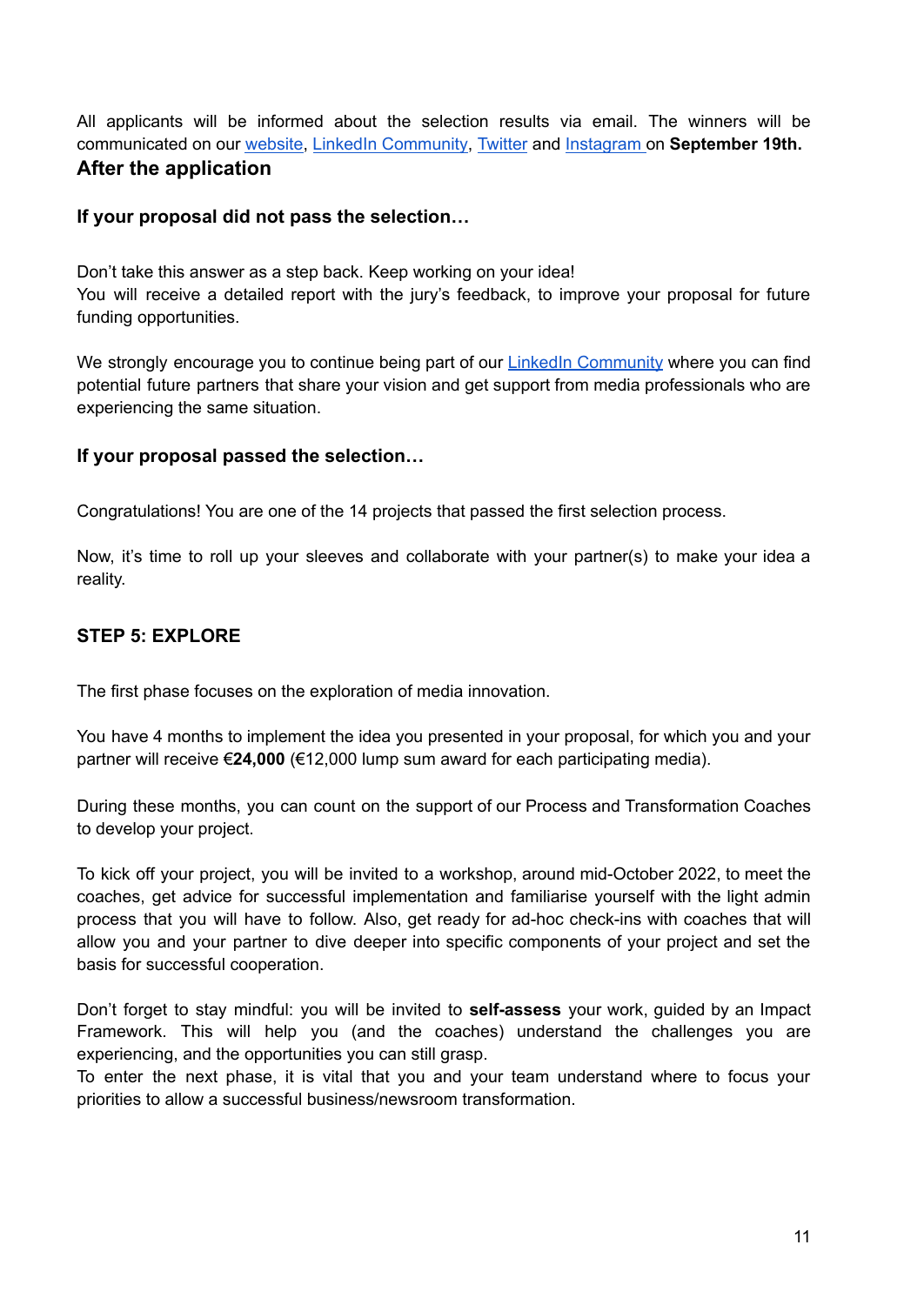## <span id="page-11-0"></span>**STEP 6: Second selection**

Time flies when you are working for what you believe in!

It's **March 2023**, and we gather our jury once again to evaluate the proposals that made it through the first phase.

To enter the **BOOST** phase, they will be focusing on:

7. Reassessment of Criteria 1-6 (project assessment at the end of Phase 1)

8. Sustainability of the project (anchoring in the organisation, for example, fit with the media's overall strategy)

9. Transformation plan quality (objectives, milestones, teams, change management approach) 10. Support by top management

11. Dissemination plan to the wider media sector

## <span id="page-11-1"></span>**STEP 7: BOOST**

Congratulations, you are one of the 9 projects making it to the second and final phase of the Stars4Media NEWS programme!

During the six months of this phase, you will receive €**64,000** (€32,000 lump sum award for each).

Your project will be assigned a Transformation coach who will help you strengthen your ideas and implement your project with a detailed and tailored strategy. For that purpose, the coach will visit each project team every month, providing specific feedback, support, and advice for a successful implementation.

Once again, you will be invited to think about the progress and impact of your project, set your objective, indicate potential risks, and reflect on your cooperation.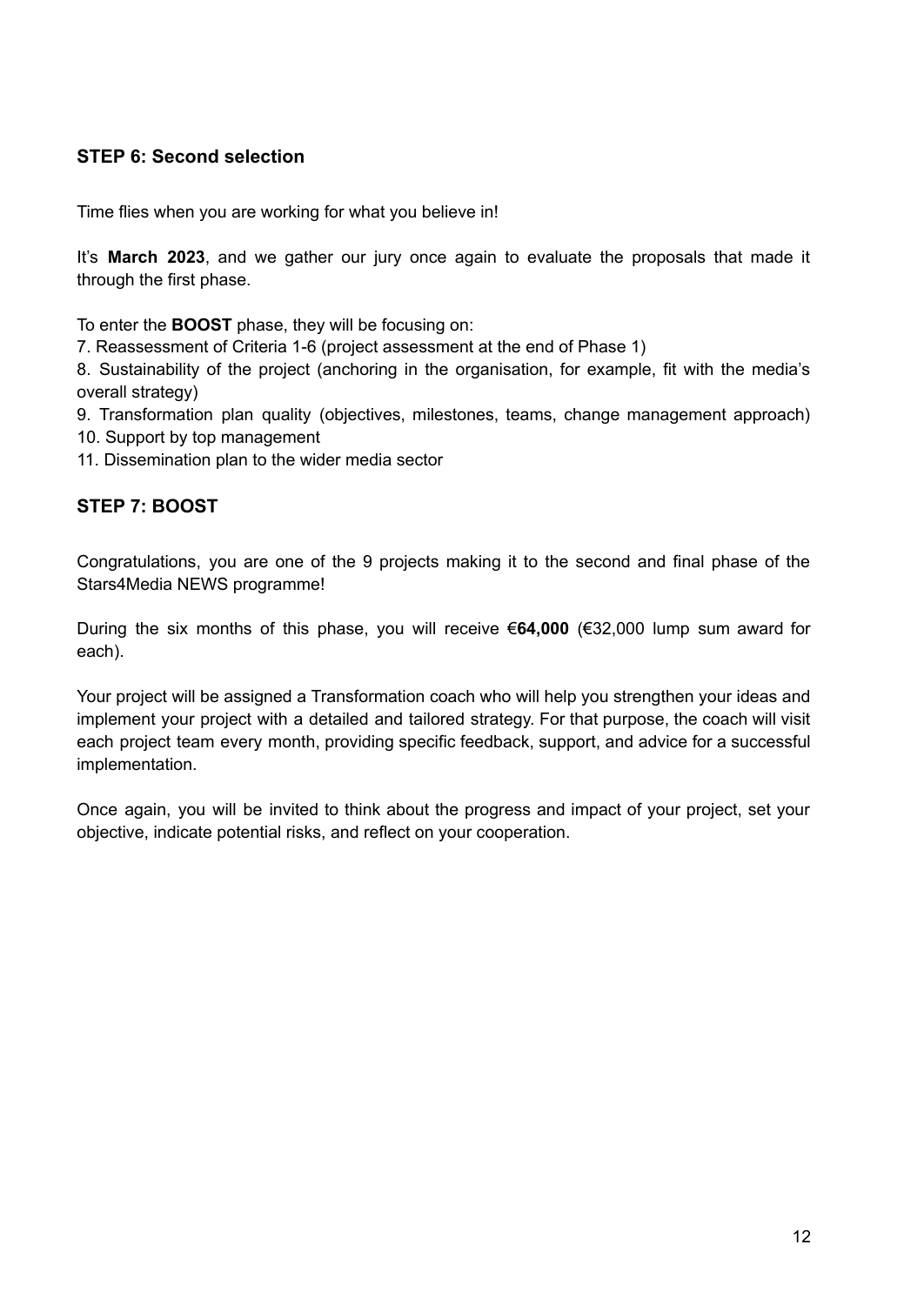## <span id="page-12-0"></span>**How to face challenges related to cooperation during the project?**

There are several challenges that any applicant might face throughout the whole process of Stars4Media. These range from **overarching challenges** that may ask applicants' attention from day 1 to the end, to **occasional challenges** that applicants may encounter in the day-to-day implementation of a complex project that involves numerous professionals across different countries.

- **Cultural challenges**: these are overarching challenges, and they surely require continuous efforts from all professionals involved.

One of the reasons why Stars4Media was launched is the lack of cross-border cooperation between European media organisations. This might be the result of a lack of time and resources within news media for international projects, technical difficulties, but also of obvious cultural barriers. It is naturally easier to engage in complex projects with like-minded professionals with similar backgrounds, approaches, workflows, expectations, languages etc.

The **comfort zone** of working only within a national dimension might ensure media professionals' efficient development of workflows but, at the same time, can prevent them from **acquiring skills and competencies that only an international exchange can provide**.

Working with different cultures can be challenging, but it will also open the process of producing new content, technologies, or services to different points of view, making **the results richer and possibly more valuable reach-wise**.

- **Linguistic challenges:** another overarching challenge. A typical Stars4Media project might require applicants to invest their time while also carrying out their *business as usual*.

This means that time is a constraint, and obviously, communication between teams from different countries should not be slowed down by linguistic issues. Applicants need to be sure their linguistic skills will allow them to smoothly work with the other teams and communicate efficiently with the Stars4Media team (including in the selection and evaluation phases). The Stars4Media team is multilingual, and language courses can be covered by the provided project funding.

**- Administrative challenges:** The administration should be just a task and not a challenge. However, some part of your time in a Stars4Media project will be dedicated to administration.

From our side, we will keep it light. Nevertheless, we kindly ask for your cooperation and responsiveness to tackle promptly the legal and administrative aspects of the programme.

The Stars4Media team will guide you through every step. Below, you can find some tips to overcome eventual obstacles in the administrative process:

- Read carefully all the emails from the management team: emails are overwhelming, we know, but the better you read our emails, the less you will receive.

- Respect deadlines: Stars4Media is a complex machine, where many partners and different organisations are involved. To support you and allow you to receive the grant on time and proceed with your work, we kindly ask you to respect the deadlines.

- Think of a person in the team that can keep track of the admin procedure and be our contact point. This will allow you to be on top of your admin, and it will allow us easy communication with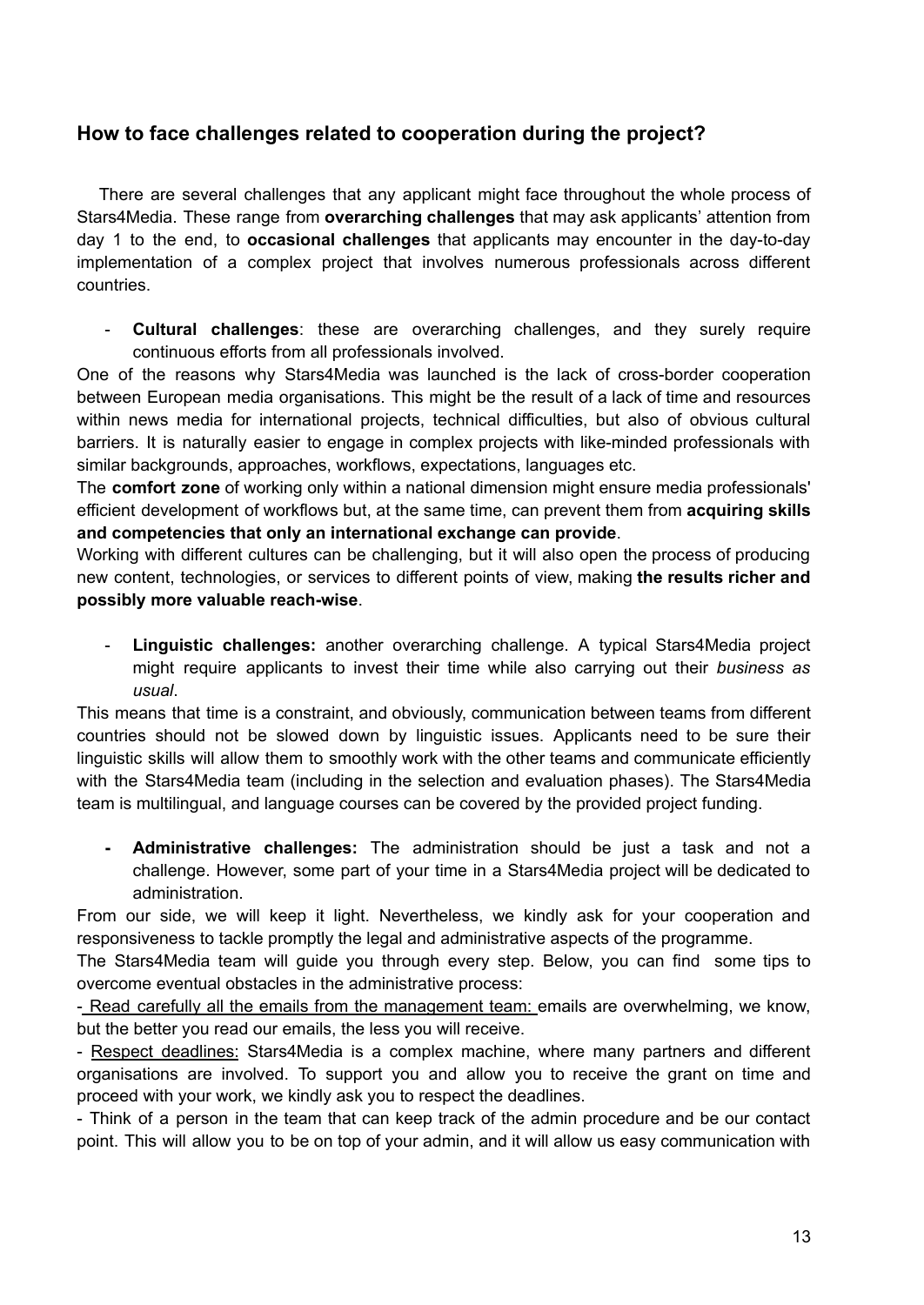you. This person will also have the responsibility to forward all our messages to all the partners involved in your project so that everyone can keep track of all the updated information.

**- Unexpected challenges:** what we learned from Stars4Media, so far, is that **flexibility** is key to the success of a project. This applies to the whole programme, as well as to any single project. For instance, COVID-19 outbreak was a massive, unexpected challenge for everyone. Nevertheless, thanks to the commitment and resilience of the Stars4Media team and the participants, the limitations created by the crisis did not jeopardize the creative potential of the programme. Moreover, we further have noticed how important, during such a programme, is the ability to plan out one's work properly and realistically. This is relevant both for the programme consortium and for individual projects. Considering reachable goals and managing time in order to overcome any surprises is necessary for outstanding success. From the design of an innovation programme to the implementation of a single specific initiative, having a flexible mindset is key for delivering the expected results while cooperating with partners in other EU countries, with time restraints and challenging goals.